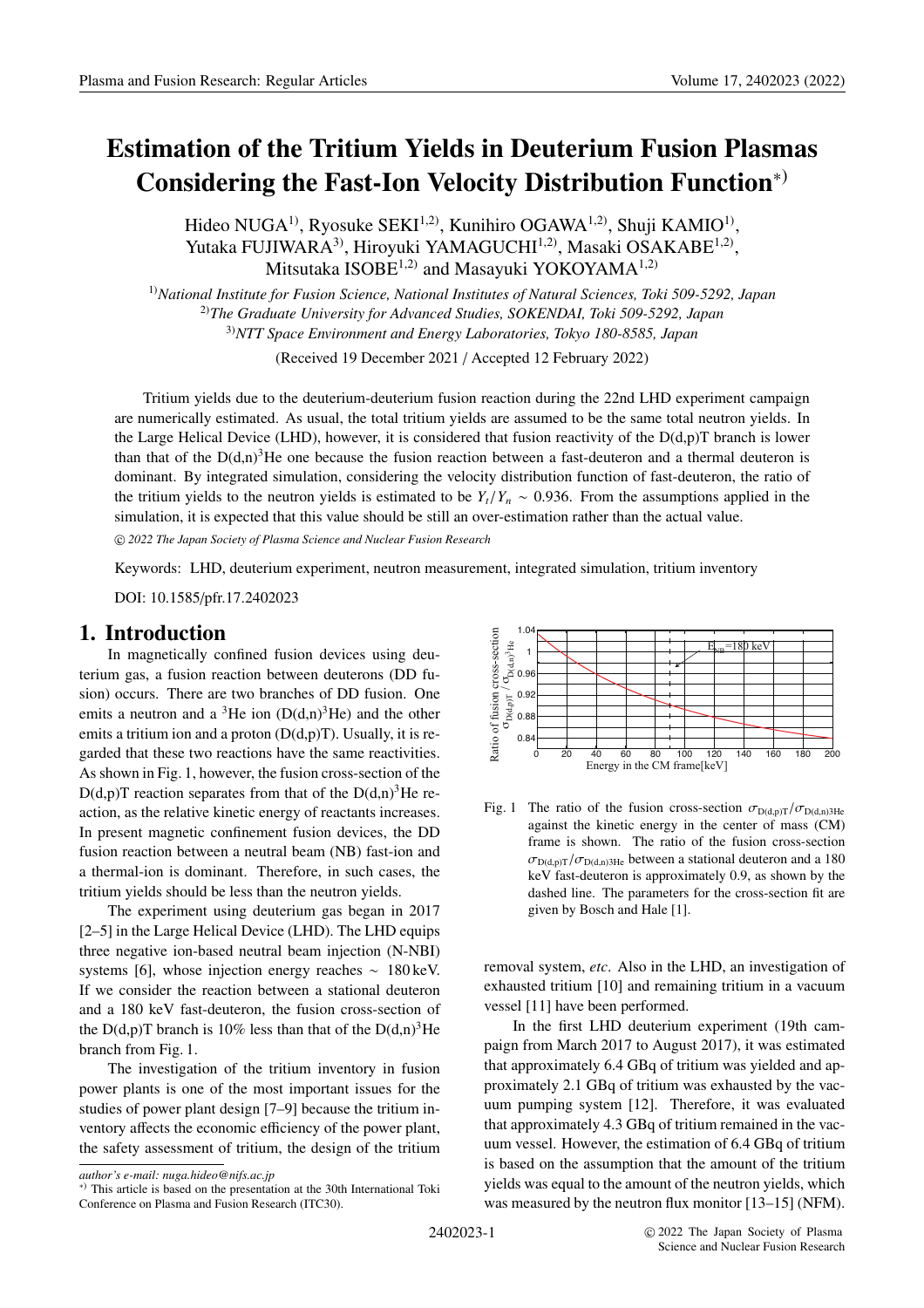It is expected that the actual tritium inventory in the vacuum vessel was less than 4.3GBq. The purpose of this study is to estimate the tritium yields by considering the velocity distribution function of fast-deuteron. Owing to the issue of the computation resources, a numerical estimation for the 22nd LHD experiment campaign has been performed in this paper.

The rest of this paper consists of the following. A summary of the deuterium experiment in the 22nd campaign is provided in section 2. A simulation method is introduced in section 3. Simulation results are shown in section 4 and a discussion about the result is in section 5. Section 6 concludes this paper.

# **2. Deuterium Experiment in the 22nd Campaign**

A top view of the neutral beam injection (NBI) system in the LHD is shown in Fig. 2. Tangential NBs (NB#1 to NB#3) are a negative ion-based NBI (N-NBI) and perpendicular NBs (NB#4 and NB#5) are a positive ion-based NBI (P-NBI). The typical injection energy of N-NBIs is approximately  $\leq 180 \,\text{keV}$  and that of P-NBIs is approximately  $\leq 80$  keV. Typical maximum values of the NB portthrough power of each beam-line are  $P_{\text{NB}}^{\text{port}} \le 5 \text{ MW}$  for N-NBI and  $P_{\text{NB}}^{\text{port}} \le 10 \text{ MW}$  for P-NBI. In a usual operation, the beam port through power is limited that the shot integration of the beam power does not exceed 10 MJ in each beam-line.

According to a combination of beam ion species, the deuterium experiment in the 22nd experiment campaign can be classified into six phases, as shown in Table 1. In phase 0 (SN161168-SN161438) and phase 5 (SN166089- SN167808), the beam ion species of all beam-lines is hydrogen. In phase 1 (SN161439-SN162268) and phase 4 (SN164569-SN166088), the beam ion species of NB#1- NB#3 is hydrogen and that of NB#4 and NB#5 is the deuterium. In phase 2 (SN162269-SN162877), all beam-lines except NB#1 are deuterium beams. Only NB#1 is a hydrogen beam. In phase 3 (SN162878-SN164568), all beamlines are deuterium beams. It is noted that the use of deuterium gas for the main plasma is permitted even in phase 0 and phase 5.

Figure 3 shows that neutron yields, which are measured by the NFM, per single discharge, during the deuterium gas experiment phase in the 22nd LHD experiment campaign. Values appearing at the top of Fig. 3 indicate the ratio of cumulative neutron yields, during each phase, to total neutron yields. From these values, it is found that the neutron yields in phase 0 and phase 5 can be negligible. In these two phases, there is no energetic deuteron because all beam-lines are hydrogen beams. Therefore, in the following sections, discharges in phase 1 to phase 4 are focused on. Most neutrons (87.5%) are yielded in phase 2 and phase 3 and the rest of the neutrons (12.5%) are yielded in phase 1 and phase 4. Due to higher injection



- Fig. 2 The top view of the NBI system in the LHD is shown. NB#1-NB#3 are negative ion-based tangential beams and NB#4 and NB#5 are positive ion-based perpendicular beams. The typical injection energy of NB#1-NB#3 is ∼ 180 keV and that of NB#4 and NB#5 is ∼ 80 keV.
- Table 1 The gas species of each beam-line is listed. The characters H and D indicate hydrogen and deuterium.

|         | NB#1 | <b>NB#2</b> | NB#3 | NB#4 | NB#5 |
|---------|------|-------------|------|------|------|
| phase 0 | H    | H           | H    | H    | H    |
| phase 1 | H    | н           | Н    | D    | D    |
| phase 2 | H    | D           | D    | D    |      |
| phase 3 | D    | D           | D    | D    | D    |
| phase 4 | H    | Н           | H    | D    | D    |
| phase 5 | H    |             |      |      |      |



Fig. 3 Neutron yields per each discharge in the 22nd experiment campaign (SN161168-SN167808) against the shot number ID is shown.

energy of N-NBI, more neutrons are yielded in phase 2 and phase 3, rather than in phase 1 and phase 4.

# **3. Simulation Method**

In the LHD and most of the present magnetic fusion devices, the deuterium-deuterium (DD) fusion reaction between a thermal deuteron and an energetic deuteron, socalled "beam-thermal" reaction, is dominant. Therefore, in the following simulations, we assume that all neutrons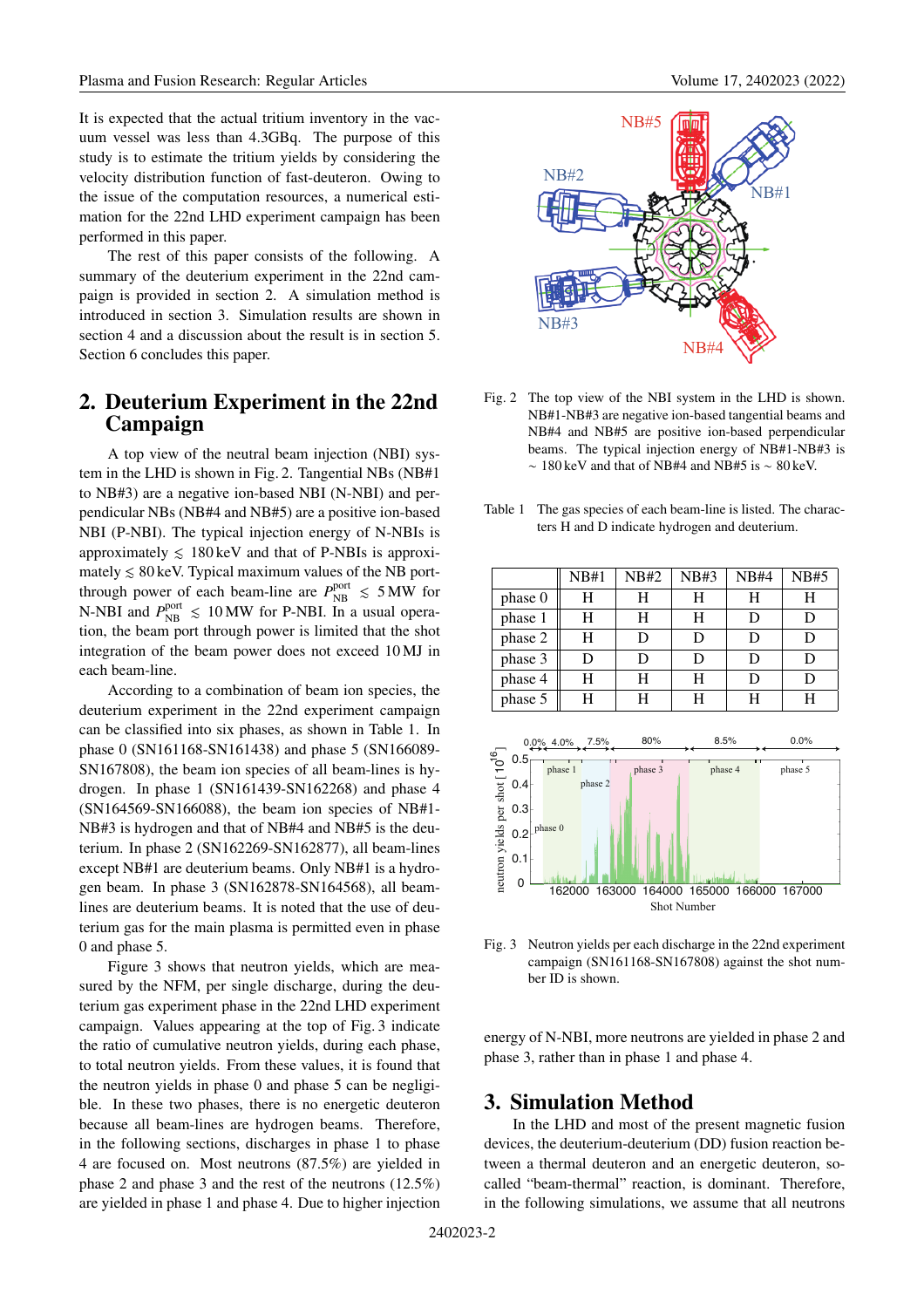are yielded by the beam-thermal fusion reaction. The influence of this assumption on the estimate of the tritium yields will be discussed in section 5.

The beam-thermal fusion reaction rate can be expressed as a reduced form:

$$
\mathcal{R}_{b-th} = n_D \int dv \langle \sigma v \rangle_{b-th} (v, T_D) f^{EP}(v), \qquad (1)
$$

where  $n_D$  and  $T_D$  indicate the bulk deuteron density and temperature and  $f<sup>EP</sup>(v)$  indicates the velocity distribution function of the energetic deuteron. The approximate expression of beam-thermal reactivity,  $\langle \sigma v \rangle_{h-th}$  (v,  $T_D$ ), is given by Mikkelsen [16] and the fitting parameters of the fusion cross-section are given by Bosch and Hale [1].

The flow of our simulation in TASK3D-a [17] consists of three steps. At first, three-dimensional magnetic equilibrium is calculated by VMEC code [18] to obtain an equilibrium magnetic configuration consistent with the mapping coordinate system [19].

Second, the birth profile of neutral beam fast ions is calculated by the FIT3D code [20–23] based on the obtained equilibrium and measured plasma parameters. In this step, after ionization of beam particles, their orbits are followed for a few tens of micro-seconds by MCNBI code, which is a component of FIT3D, to include the finite orbit width effect. Full, half, and one-third fractions of the beam injection energy for P-NBIs are assumed to be 0.78, 0.16, and 0.06, respectively. The electron density and temperature profiles measured by the Thomson scattering diagnostic system [24, 25] are taken as input.

Because the beam-thermal reactivity,  $\langle \sigma v \rangle_{\text{b-th}} (v, T_D)$ , is independent of the velocity pitch angle of EPs, the pitch angle of EPs is not important for the estimation of the fusion reaction rate  $\mathcal{R}_{b-th}$ . Therefore, at the third step, the velocity distribution function  $f^{EP}(v)$  is calculated by solving the fast-ion slowing down equation, which ignores the pitch angle scattering, in each beam-line. The fast-ion slowing down is simulated by CONV\_FIT3D code [26], which is a two-dimensional (1-D in velocity space and 1- D in real space) code. Although CONV\_FIT3D assumes that the fast-ions stay on the single magnetic flux surface until their slowing down process, finite orbit width effects such as birth profile broadening and prompt orbit loss are partially included, due to the orbit following simulation in the second step.

In the third step, the plasma is assumed to be pure deuterium plasma and the effective charge is assumed to be unity because the measurement of the density profile of impurity ions is not always available. This assumption causes an over-estimation of the beam-thermal fusion reaction rate  $\mathcal{R}_{b-th}$  because the deuteron density is usually less than the electron density in actual plasmas. However, this over-estimation of  $\mathcal{R}_{b-th}$ , due to an over-estimation of  $n<sub>D</sub>$ , is canceled in the ratio of tritium yielding rate to neutron emission rate,  $S_t/S_n$ , and in the ratio of tritium yields to neutron yields,  $Y_t/Y_n$ . Therefore, the ambiguity of the



Fig. 4 The dependence of the effective confinement time  $\tau_c^{\text{eff}}$  for (a) tangential NBs and (b) perpendicular NBs on the position of the magnetic axis  $R_{ax}$  and its fitting curve are shown. The value of  $\tau_c^{\text{eff}}$  in  $R_{\text{ax}} < 3.53$  m is alternated by the value on  $R_{ax} = 3.53$  m.

plasma effective charge is not important for the estimation of the tritium yields.

It is also assumed that the plasma ion temperature is the same as the electron temperature  $T_D = T_e$  in the third step because the measurement of the plasma ion temperature profile is not always available. Although the beamthermal fusion reactivity  $\langle \sigma v \rangle_{\text{b--th}}$  depends on the deuteron temperature, as shown in equation (1), the reactivity is not sensitive to the deuteron temperature. Therefore, this assumption has no impact on the following simulation results.

The fast ion loss due to the transport in the third step is described by exponential decay in time with the time constant of the effective confinement time  $\tau_c^{\text{eff}}$ . The values of τeff *<sup>c</sup>* applied in the following simulation are obtained in the LHD full field ( $B_t \sim 2.75$  T) configuration [26]. The dependence of  $\tau_c^{\text{eff}}$  on the position of the magnetic axis  $R_{\text{ax}}$ is taken into account by the fitting curve shown in Fig. 4. According to our previous research [26], the fast-ion loss model with time constant  $\tau_c^{\text{eff}}$ , which has no dependency on the plasma temperature and density, can reproduce the decay time of the neutron emission rate with a good agreement for  $\tau_n^{\text{cl}} < 0.4$  s plasmas. Here,  $\tau_n^{\text{cl}}$  is the *e*-folding time of the neutron decay time due to the classical fast-ion deceleration. The condition  $\tau_n^{\text{cl}} < 0.4$  s roughly corresponds to  $n_e > 5 \times 10^{18} \text{ m}^{-3}$ . In  $\tau_n^{\text{cl}} > 0.4$  plasmas, the values in Fig. 4 tends to be over-estimation.

For most of cases, the values of  $\tau_c^{\text{eff}}$  in Fig. 4 are overestimation because the values are obtained in the strong magnetic field configuration, in the relatively high electron density plasmas, and in the Magneto-Hydro-Dynamics (MHD) quiescent discharges. The influence of this fastion loss model will be discussed in section 5.

In the 22nd LHD experiment campaign, ion cyclotron range of frequency (ICRF) heating has been performed. In the case of ICRF heating plasma without NBI heating, the neutron emission rate is  $S_n \le 10^{12}$  s<sup>-1</sup> [27]. This value of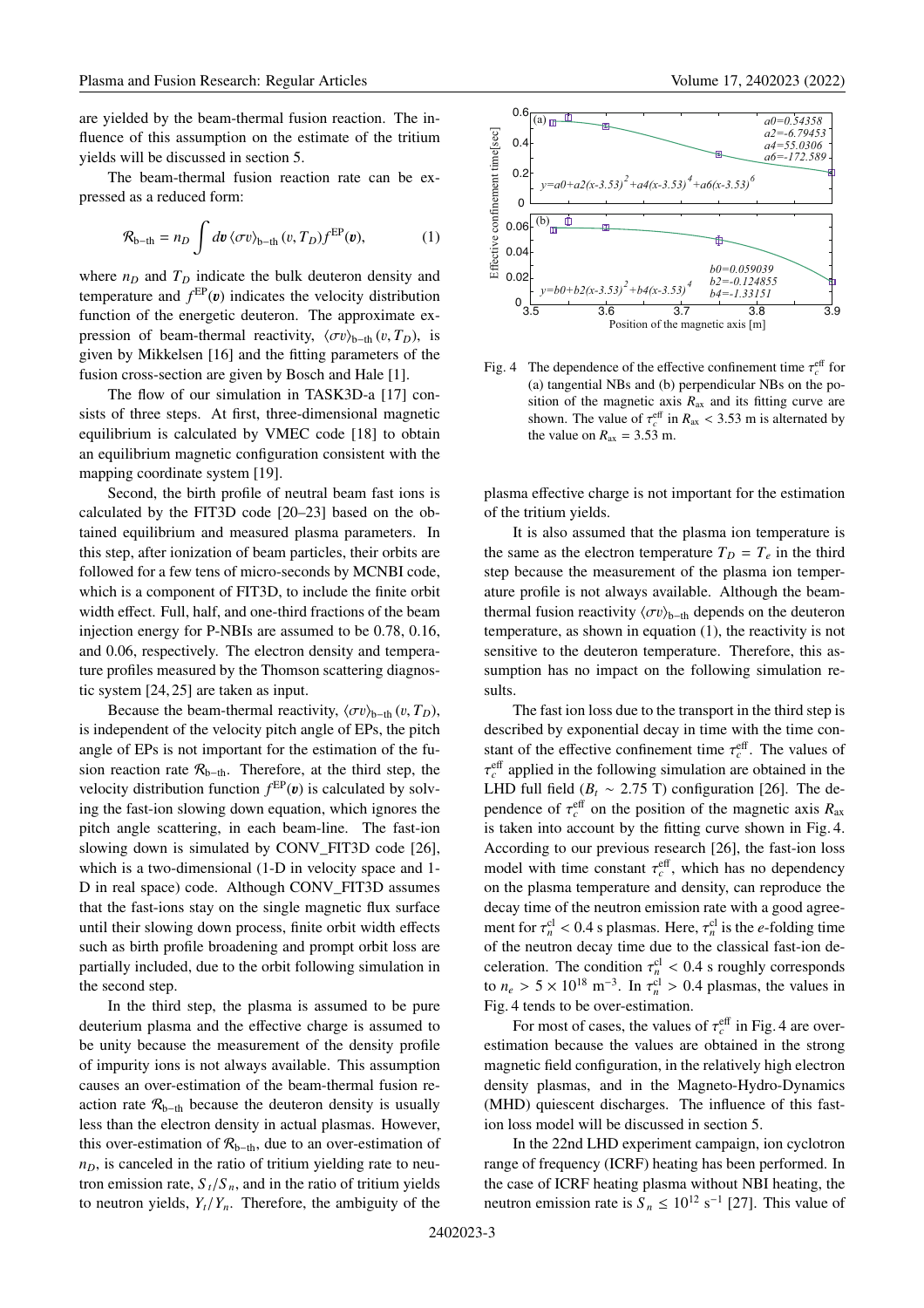the neutron emission rate is comparable to that of thermalthermal fusion. Therefore, in the following simulations, the contribution of ICRF heating to neutron yields is not considered.

There is a fusion reaction between a fusion-born triton and a thermal deuteron. This reaction is the so-called "triton burn-up." This reaction also should be considered for the estimation of  $Y_t$ . The maximum value of the triton burn-up ratio achieved in the LHD is 0.45% [28]. For this result, the contribution of the triton burn-up to the total tritium yields can be ignorable.

# **4. Simulation Results**

The simulation shown in section 3 has been performed for 4650 discharges in phase 1 to phase 4. Most simulations have been executed automatically by the AutoAna system [29].

The simulation results are shown in Fig. 5. Figure 5- (a) shows measured and simulated neutron yields per discharge. Figure 5-(b) shows measured cumulative neutron yields (solid curve), simulated cumulative neutron yields (dotted curve), and simulated cumulative tritium yields (dashed curve), respectively. Figure 5-(c) shows the ratio of the tritium yields to the neutron yields per discharge. Discharges, whose simulated neutron yields is less than  $Y_n = 10^{12}$ , are omitted in Fig. 5-(c). Figure 5-(d) shows



Fig. 5 (a) Measured and simulated neutron yields per discharge, (b) cumulative neutron yields (measured and simulated) and cumulative tritium yields (simulated) (c) the ratio of the tritium yields to the neutron yields per discharge, and (d) the ratio of the cumulative tritium yields to the cumulative neutron yields are shown.

the ratio of cumulative simulated tritium yields to cumulative simulated neutron yields. The solid curve in Fig. 5-(d) indicates the ratio of tritium yields, including the fast-ion loss shown in Fig. 4 and the dashed curve indicates that, excluding the fast-ion loss. In this simulation result, the neutron and tritium from the thermal-thermal fusion are not included. As noted in section 3, the simulated neutron yields are over-estimated in the whole discharges, as shown in Fig. 5-(a). The cumulative tritium yields are also overestimated like the cumulative neutron yields, as shown in  $5-(b)$ .

From Fig. 5-(d), it is found that the ratio of the cumulative  $Y_t/Y_n$  in phase 1 stays around 0.98. This is because only P-NBIs, whose injection energy is lower, rather than N-NBI, are deuterium beams in phase 1. From phase 2, the cumulative  $Y_t/Y_n$  begins to separate from unity due to deuterium N-NBIs. Finally, the cumulative  $Y_t/Y_n$  approaches 0.936 if the fast-ion loss is considered by the model shown in section 3.

## **5. Discussion**

The simulation results in section 4 ignore the fusion reaction between fast-deuterons, so-called "beam-beam" fusion. In the LHD, as shown in Fig. 2, there are three N-NBIs. The direction of NB#1 and NB#3 is counter clockwise and the direction of NB#2 is clockwise. Therefore, the tangential balance injection by N-NBIs is available in the LHD. In such cases, the energy in the CM frame can reach 180 keV. According to Fig. 1, the ratio of the fusion cross-section can approach  $\sigma_{D(d,p)T}/\sigma_{D(d,n)3He} \sim 0.85$  in the N-NBI balance injection. Therefore, the ignorance of the beam-beam fusion causes an over-estimation of  $Y_t/Y_n$ .

A more accurate estimation including beam-beam fusion costs much computation time rather than the present method because the relative velocity between fast-ions is required. It is difficult to perform such an accurate simulation for more than 4000 discharges. The inclusion of the beam-beam fusion component with the  $Y_t/Y_n$  is future work.

Fast-ion loss is described by the model shown in section 3 in our simulation. The confinement time  $\tau_c^{\text{eff}}$  is obtained in the strong magnetic field configuration, the relatively higher electron density, and the MHD quiescent plasmas. Therefore, in actual cases, the fast-ion confinement time becomes shorter than the values used in our simulation. Because the fast-ion loss is described as exponential decay in time with the time constant  $\tau_c^{\text{eff}}$ , particles immediately after injection are less reduced by  $\tau_c^{\text{eff}}$ , and decelerated particles are much reduced by  $\tau_c^{\text{eff}}$ . For this reason, a shorter confinement time tends to increase the averaged kinetic energy of non-thermal ions. For example, if the confinement time is  $\tau_c^{\text{eff}} \to 0$ ,  $f^{\text{EP}}$  becomes a delta function  $f^{\text{EP}}(v) \propto \delta(v - v_{\text{inj}})$ , where  $v_{\text{inj}}$  is the beam injection velocity. Therefore, the inclusion of the fast-ion loss reduces the value of  $Y_t/Y_n$ , as shown in Fig. 5-(d). For